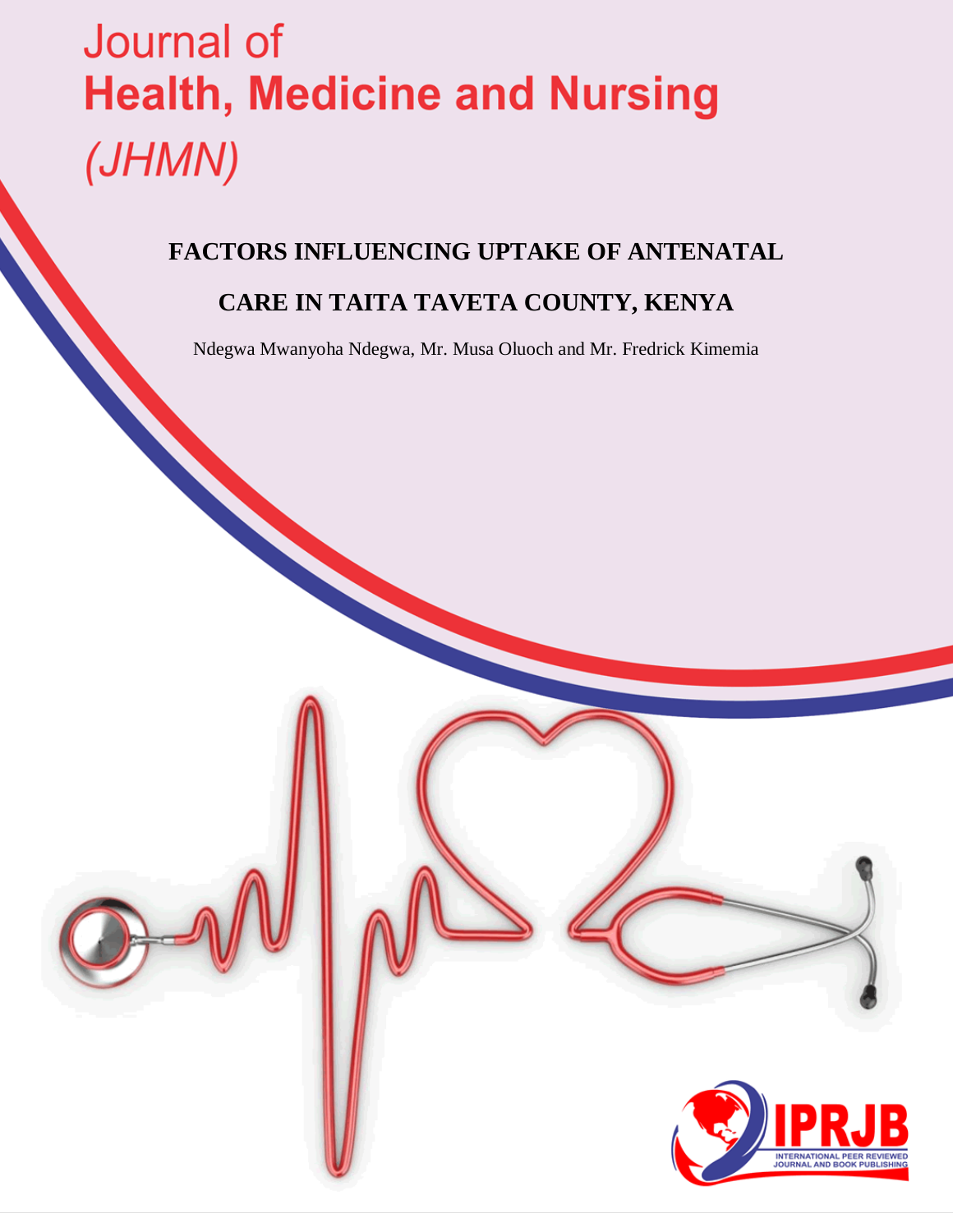

# **FACTORS INFLUENCING UPTAKE OF ANTENATAL CARE IN TAITA TAVETA COUNTY, KENYA**

1\*Ndegwa Mwanyoha Ndegwa Post Graduate Student: Department of Health Systems and Medical Education Kenya Methodist University E-mail:mosesmwanyoha@gmail.com

 ${}^{2}$ Mr. Musa Oluoch

Lecturer: Department of Health Systems Management and Medical Education

Kenya Methodist University

<sup>3</sup>Mr. Fredrick Kimemia Lecturer: Department of Health Systems Management and Medical Education Kenya Methodist University

# **Abstract**

**Purpose:** The general purpose of the study was to establish factors influencing uptake of antenatal care among pregnant women.

**Methodology:** The study was conducted in TaitaTaveta County, Kenya, which had a population of 338,696, with 81,288 women estimated to be of reproductive age, and 9,823 women estimated to be pregnant per year. The county had a total of 60 public health facilities, including 1 public referral hospital, 3 sub-county hospitals, 18 health centres and 38 dispensaries. The total workforce for the public health facilities was 1000 health care providers, including 300 (30%) nurses/midwives, 25 (2.5%) doctors, and 1750 community health volunteers. Data was collected using structured questionnaires for the mothers (n=381) and key informant interview for the in-charges (n=17). Data was analysed using SPSS, version 23. Chi-square and Spearman's R tests, and categorical regression were used to determine the relationship between uptake of antenatal care and the independent variables. The results were summarized and presented in form of tables, figures and charts.

**Findings:** Results indicated that antenatal care initiation time  $(R^2 = 0.07)$  had a weak positive influence on uptake of antenatal care, while skilled health providers' attitudes  $(R<sup>2</sup> = 0.82)$ , availability of community health volunteers  $(R<sup>2</sup> = 0.78)$ , and availability of skilled health providers ( $R^2 = 0.92$ ) had a strong positive influence on uptake of antenatal care.

**Keywords:** *Antenatal Care Uptake, Antenatal Care Initiation Time, Skilled Health Providers, Community Health Volunteers*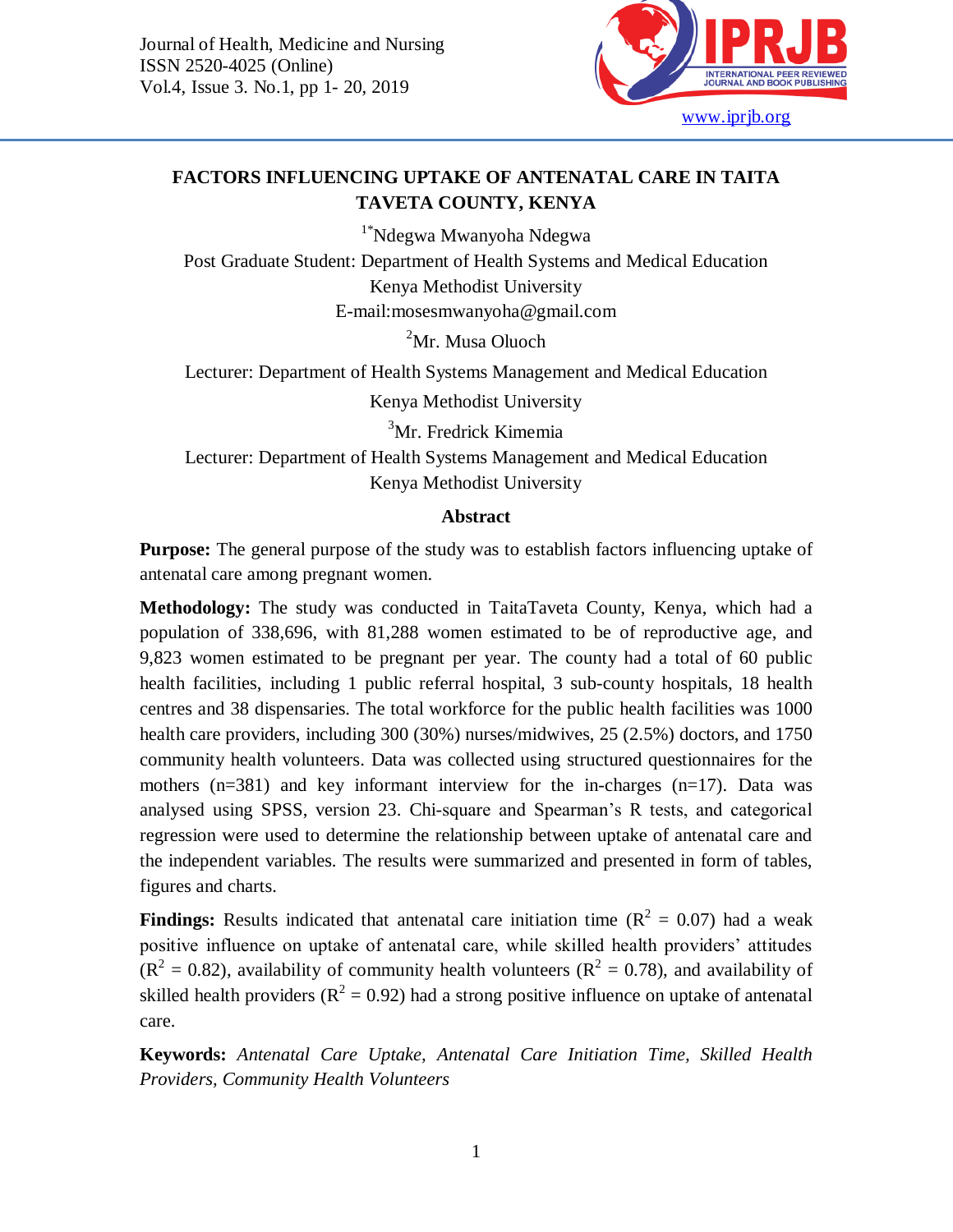

#### **1.0 INTRODUCTION**

Ī

Service delivery is the immediate deliverable of the resources put into the health system, which include the health workforce, procurement and supplies, and financing. Increased resources into the health system is expected to improve service delivery, subsequently enhanced uptake of healthcare services. Healthcare services meeting minimum quality standard and secured uptake to the general population is what describes a functional health system. To achieve the Sustainable Development Goals that include interventions to reduce maternal and child mortality, strengthening service delivery is critical (Stenberg *et al*., 2017).

Antenatal care, also referred to as perinatal care, is a type of preventive healthcare aiming at providing regular check-ups , allowing a skilled health provider to treat and prevent potential health problems during the course of the pregnancy, at the same time promoting healthy lifestyles that benefit both the mother and child (Makii, 2015). It is a critical opportunity for health providers to deliver care, support and information to pregnant women. It focuses on healthy lifestyle promotion, good nutrition, detection and prevention of diseases, provision of family planning counselling and support to women who experience any form of intimate partner violence (WHO, 2016).

World Health Organization [WHO] (2016) recommends a minimum of four focused antenatal care visits throughout the entire gestation starting in the first 16 weeks of pregnancy. This provides an opportunity for timely detection of pregnancy complications for appropriate interventions which benefits both the mother and her unborn baby. According to the Sustainable Development Goal number 3, countries should strive to reduce maternal/neonatal mortality ratio to less than 70 per 100,000 and 12 per 1,000 deliveries respectively by 2030.

In TaitaTaveta County, the uptake of antenatal care is low. It is only 58.9% of all the pregnant women manage to make the recommended minimum 4 focused visits to a skilled health provider **(**MOH, 2013). The county has also been rated among the top 10 counties in Kenya with the highest maternal mortality ratio of 603 per 100,000 live births (WHO, 2014). A ratio equal to or above 300 maternal deaths per 100,000 live births is considered high. These low rates of uptake of antenatal care in the county is highly likely to put the mothers at risk of pregnancy related complications and possible maternal and neonatal deaths (WHO, 2016). The study findings are therefore going to inform stakeholders to initiate appropriate measures to improve ANC services in the county.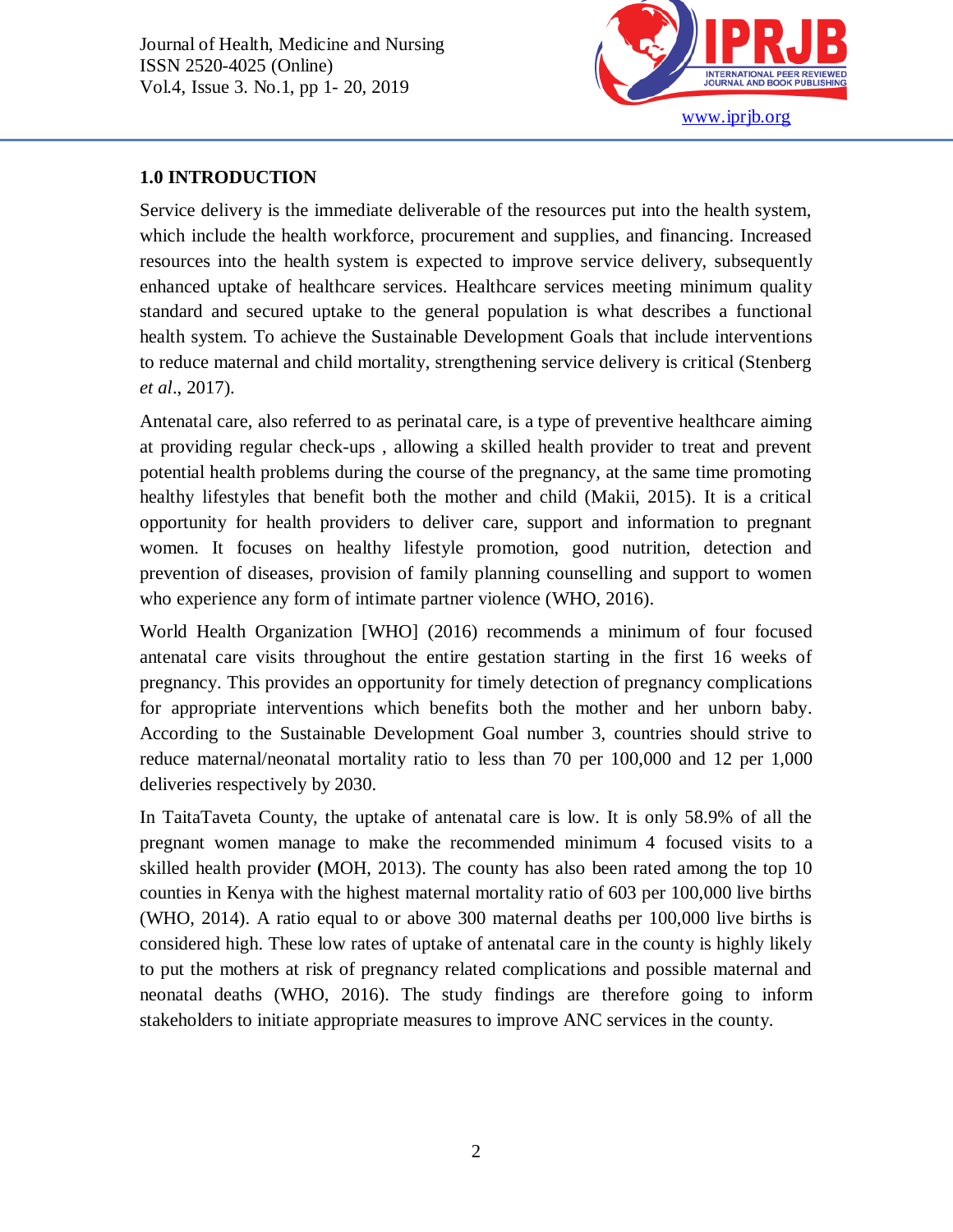

#### **2.0 LITERATURE REVIEW**

Ī

# **2.1 Overview of Antenatal Care**

Antenatal care, also referred to as perinatal care, is a type of preventive healthcare aiming at providing regular check-ups , allowing a skilled health provider to treat and prevent potential health problems during the course of the pregnancy, at the same time promoting healthy lifestyles that benefit both the mother and the unborn baby (Makii, 2015). To make improvement of maternal and child health and subsequently prevention of maternal deaths, appropriate and timely uptake of antenatal care is critical.

The goal of antenatal care is to detect and treat any existing pregnancy related complications timely to avoid mortalities for both the mother and the unborn baby. In view of this, the World Health Organization (WHO) introduced focused antenatal care which recommends a minimum of four focused antenatal care visits, starting in the first 16 weeks of pregnancy as outlined below:

1st ANC visit: Within 16 weeks of pregnancy

2nd ANC visit: Between 16 - 28 weeks of pregnancy

3rd ANC visit: Between 28 - 32 weeks of pregnancy

4th ANC visit: Between 32 - 40 weeks of pregnancy

These are the four WHO recommended bare minimum number of antenatal visits, however the skilled health provider may recommend for more visits based on the needs of the pregnant mother and the unborn baby. Antenatal care is a critical opportunity for the health provider to offer vital health information and social support and counselling to women and girls relating to life-style risks. It connects them with the health system, subsequently to an increased likelihood of delivery with a skilled birth attendant and continuing care after the baby is born (WHO, 2016).

# **2.2 Factors influencing early Initiation of Antenatal Care**

Receiving Antenatal Care (ANC) from a skilled health provider is important in monitoring pregnancy, reduction of potential risks for maternal and child during pregnancy and delivery. It also helps achieve the Sustainable Development Goals (SDGs) which include the delivery of interventions that reduce child mortality and maternal mortality burden.

Early initiation and optimal ANC frequency is critical in ensuring safe motherhood and child survival, this is because early ANC initiation provides an opportunity to screen for any pregnancy related complications for timely referral and subsequent appropriate treatment. It also ensures that the health provider makes follow-ups of the foetal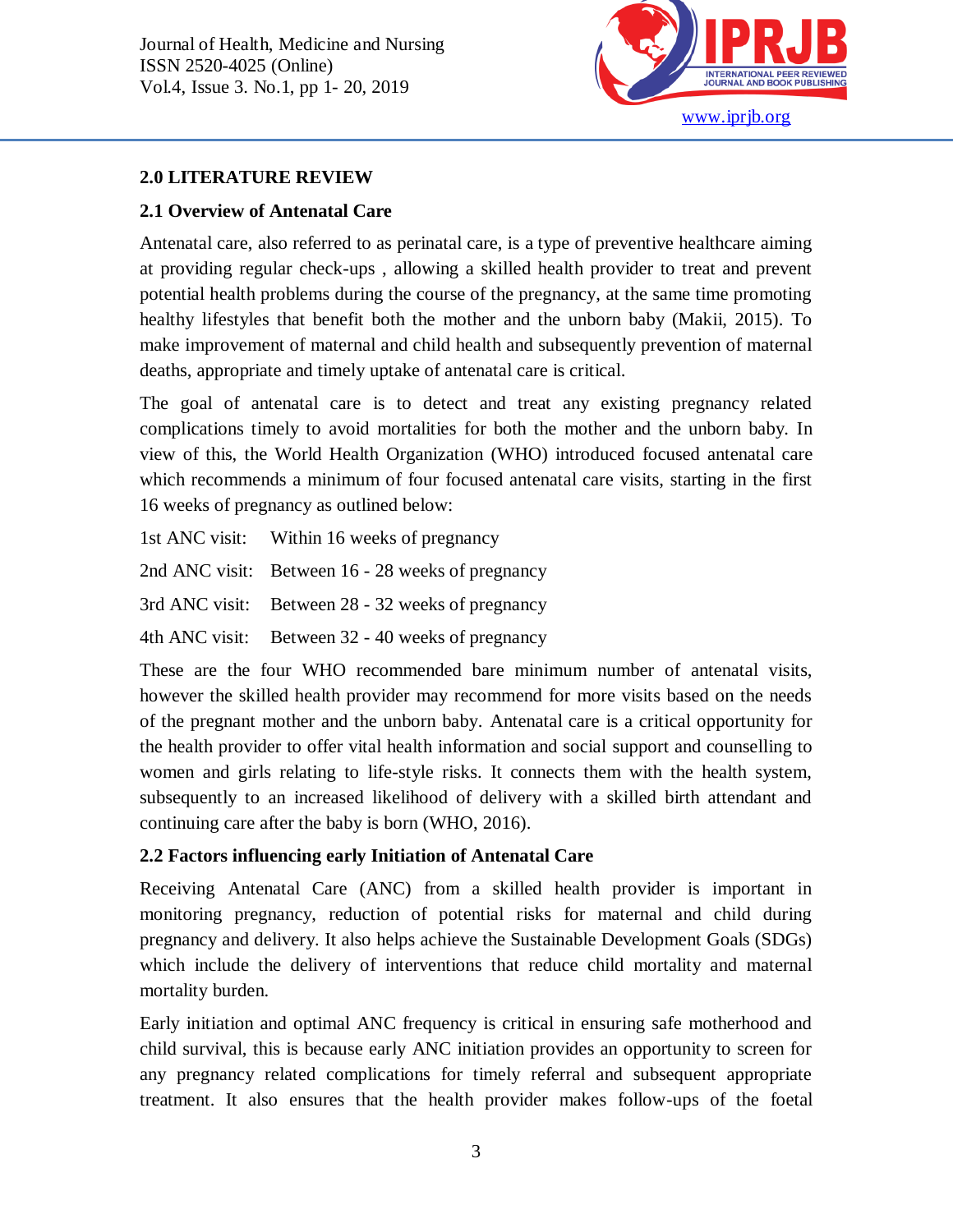

development as well as the health of the mother. It also creates a good relationship between the mother and the health provider which is an important pre-condition component for safe delivery and child survival.

Antenatal sessions provide an opportunity for the mother and the family at large to receive health education about danger signs during pregnancy, appropriate nutrition, preventive and curative treatment, breastfeeding and contraceptive options available. To enjoy these health benefits, the pregnant mother should initiate antenatal care early and make at least the four recommended antenatal care visits (WHO, 2016).

# **2.3 Influence of Skilled Health Care Providers' Attitude on Uptake of Antenatal Care**

The burden of high maternal and child mortality continue to be a public health concern not only in the region but globally despite several initiatives to address it, in large part due to inadequate uptake of antenatal care. Attitude of healthcare providers influence health care seeking and quality of care (Manava *et al*., 2015).

The attitude of the health care providers are an important component of quality as they influence both positively and negatively how pregnant women, and their partners and families perceive and experience antenatal care services. Lack of respectful care from the health providers, may lead to dissatisfaction with the health system, diminishing the likelihood of pregnant women seeking ANC, delivery and postnatal services. In addition, healthcare providers' attitude mighty directly affects the well-being of patients and clients, and the relationship between patients and the providers (WHO, 2014). Furthermore, negative attitudes could undermine the quality of care and the effectiveness of maternal and infant health promotion efforts, in addition to compromising women's essential right to humane and respectful maternal healthcare (WHO, 2014)**.** Taken together, the attitudes of the healthcare providers are an important determinants of maternal and infant health outcomes (Holmes & Goldstein, 2012).

# **2.4 Influence of Community Health Volunteers on Uptake of Antenatal Care**

The term community health volunteers (CHVs) is composed of a variety of community health aides selected, trained and working in their communities from which they come from. A much widely accepted definition for the community health volunteers, is that community health volunteers should be members of the communities where they work, selected by their own communities, answerable to the same communities for their activities, be supported by the health system even though not necessarily being part of its organization, and have shorter training than professional workers (Oliver, 2015).

The most important role which the CHVs play is to act as a bridge between their communities and the formal health services in all aspects of health development, the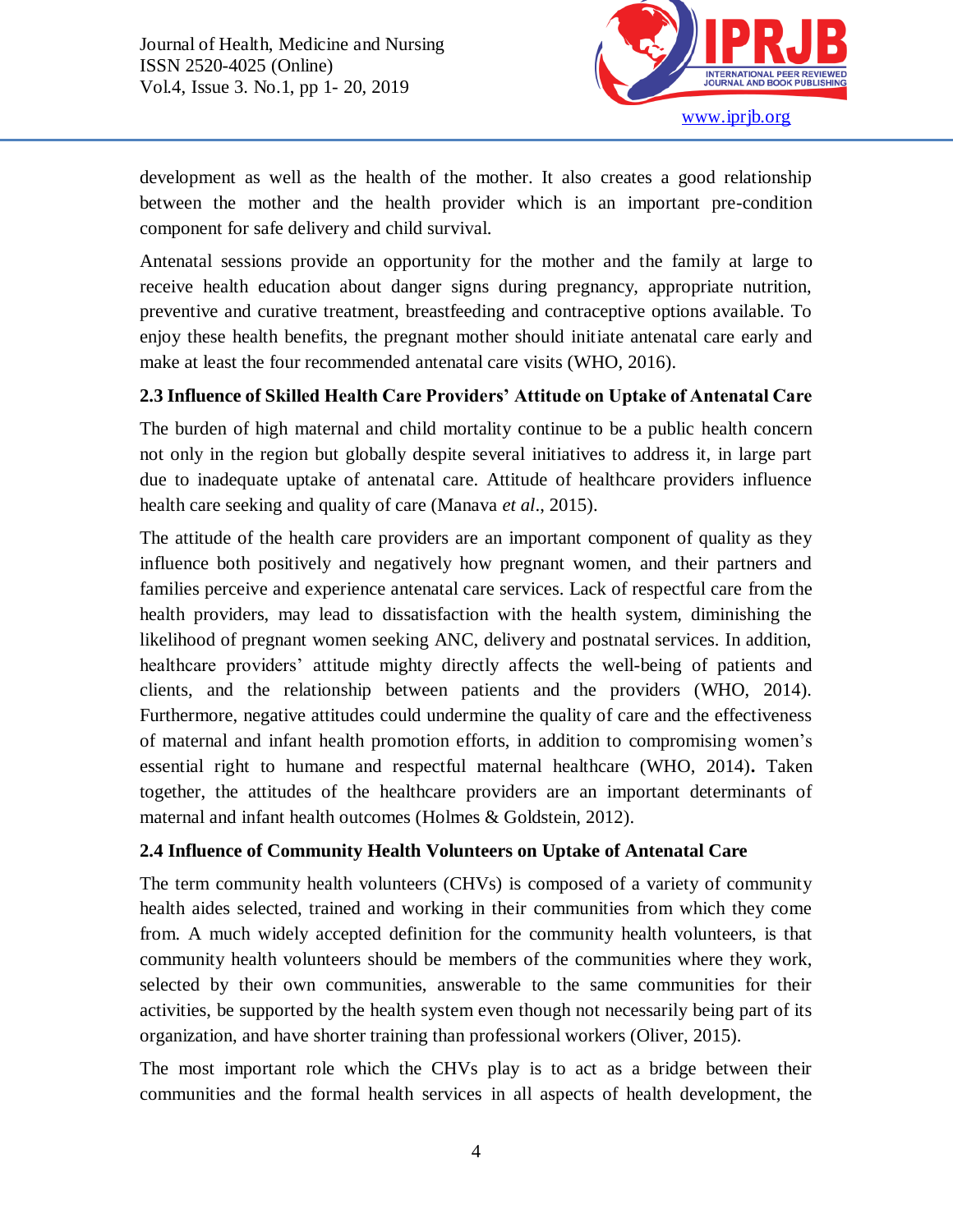

bridging activities of CHVs provide opportunities to improve the quality of healthcare services to the communities, and perhaps more importantly, community management and ownership of health-related programs. CHVs are the best acceptable link between the health sector and the communities which can be developed to meet the goal of improved health in the near term (Oliver, 2015).

# **2.5 Influence of Availability of Skilled Health Providers on Uptake of Antenatal Care**

Healthcare workers include all the health providers who offer healthcare services with an aim of protecting and improving the lives of the people. Healthcare workers are generally composed of the management, frontline healthcare providers and the support workers, all of whom contribute towards improvement of the health of the people. They are composed of the unpaid health workers, lay and the professional health workers which are either in the public or private sector. Generally there is a strong positive relationship between human resource for health density and the service coverage as well as the health outcome. Human resource for health must be available, responsive, competent and productive for a health system to perform optimally (Yohannes *et al*., 2009).

The WHO recommends 2.3 health workers per 1000 population, however there is an estimated shortage of more than 4 million health workers globally. According to the WHO Report of 2006, Kenya is rated among 57 countries with human resource for health critical shortages. Sub Saharan African being reported with the greatest shortfall among the various cadres of healthcare workers.

# **2.6 Conceptual Framework**

Conceptual Framework is a tool which is analytical, with several variations and contexts used to make conceptual distinctions and organize ideas.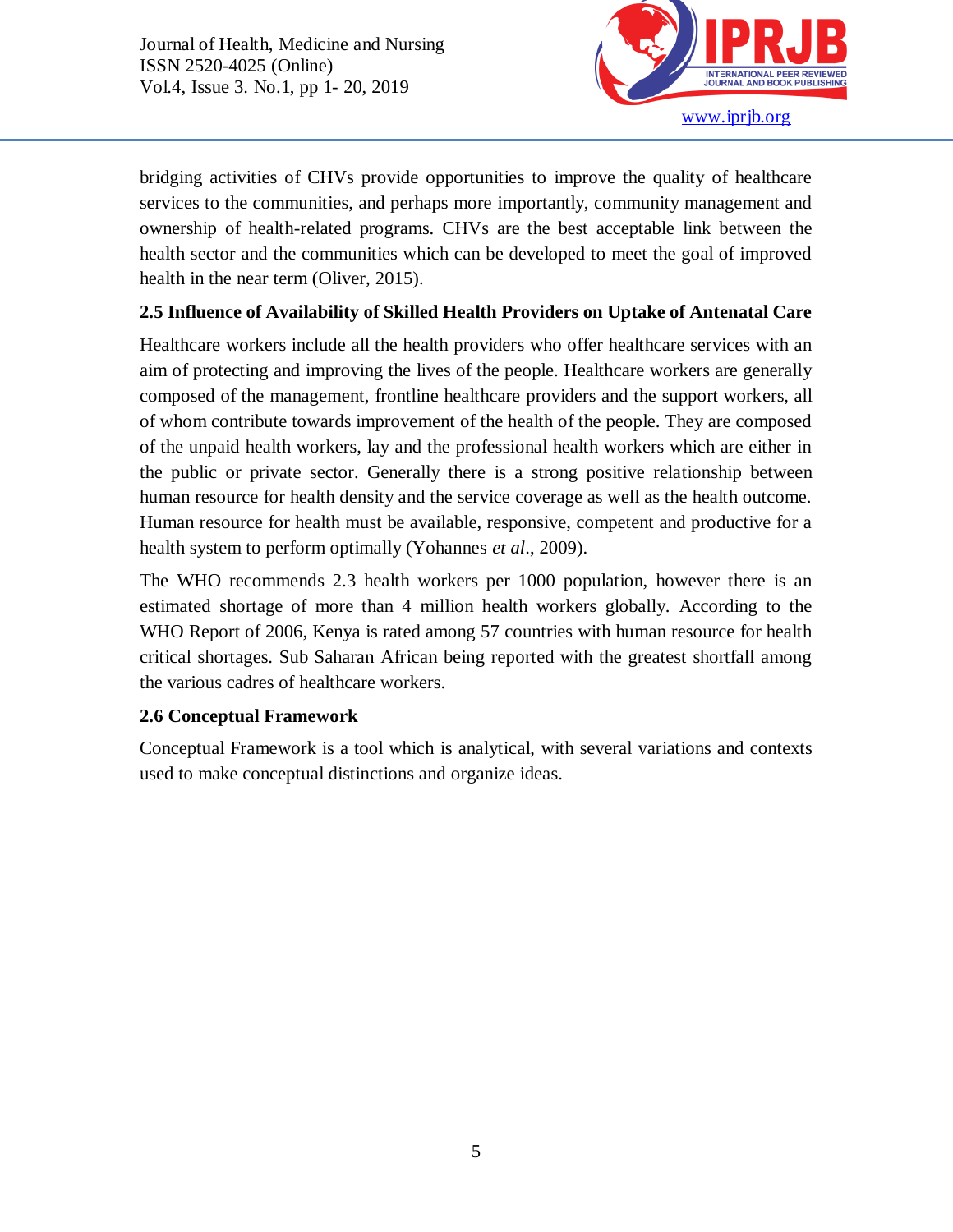



#### **Figure 1: Conceptual Framework**

#### **3.0 RESEARCH METHODOLOGY**

The study was conducted in TaitaTaveta County, Kenya, whose total population was 338,696. The number of women of reproductive age was 81,288, with estimated number of pregnant women of 9,823 per year. The county had 4 sub-counties, 1 public referral hospital, 3 sub-county hospitals, 18 health centres and 38 dispensaries, making a total of 60 public health facilities. There was 1 private hospital, 1 faith-based hospital, and 22 private clinics making a total of 90 health facilities. The total workforce for the public health facilities was 1000 health care providers, with nurse/midwives being 300 (30%) and doctors 25 (2.5%), and 1750 community health volunteers (CGTT, 2013) The study used structured questionnaires as the primary data collection methods for the mothers (n=381) and key informant interview for the in-charges (n=17). The questionnaires and the key informant interview schedules were administered to the respondents on daily basis throughout the planned period of 30 days. Both the quantitative and qualitative data was analyzed using Statistical Package for the Social Sciences (SPSS) version 23. The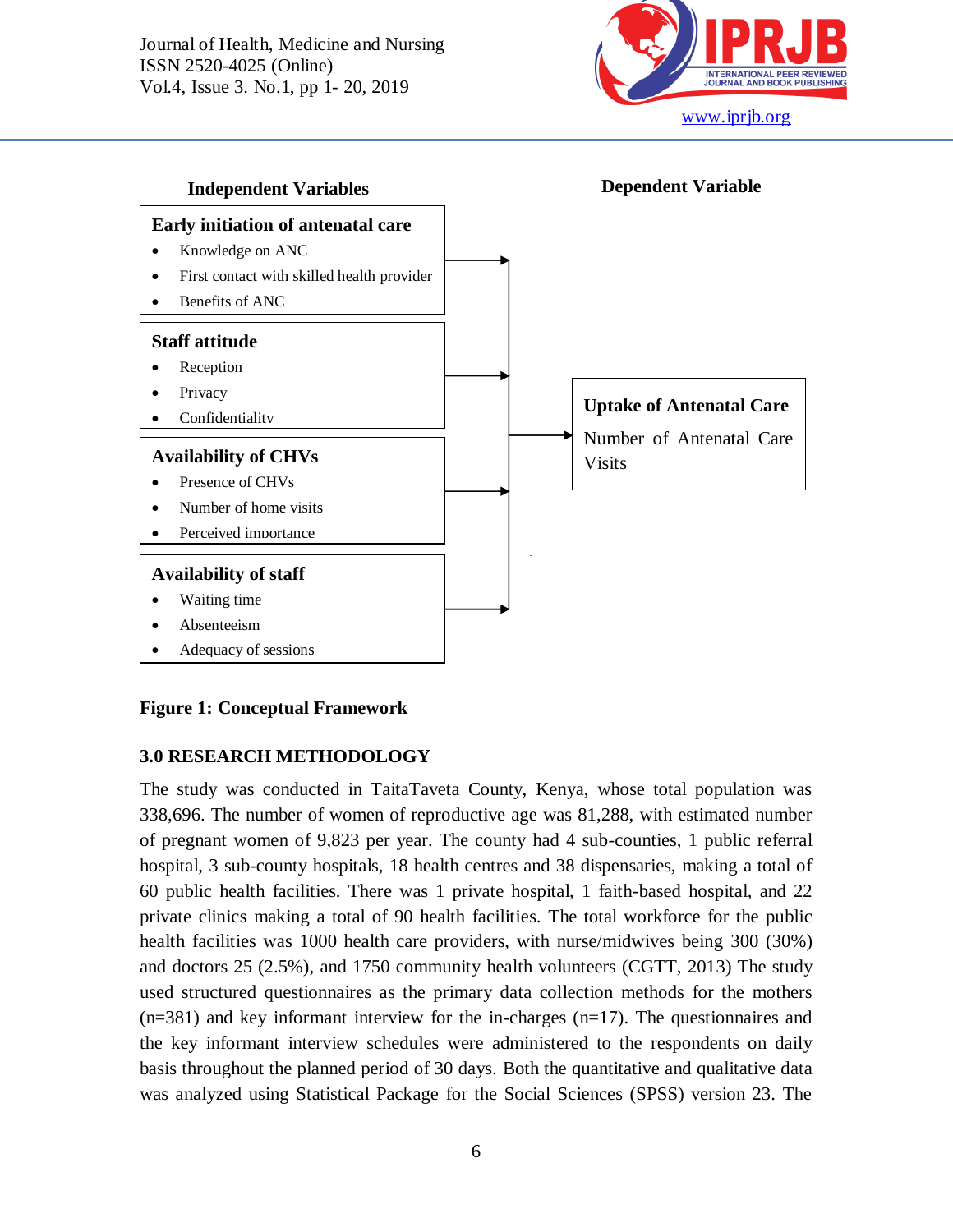

results were then summarized and presented in form of frequency tables, figures and charts. In addition, the researcher performed bivariate analysis using Chi-square and Spearman's R tests in order to test the significance, strength and nature of association between uptake of antenatal care and the independent sub-variables. Moreover, multivariate analysis using categorical regression with optimal scaling was performed to determine the relationship between the study variables.

#### **4.0 RESULTS**

Ī

# **4.1 Demographic Characteristics**

# **4.1.1 Mothers Characteristics**

According to Table 1, majority, 227 (59.6%) of the mothers were aged between 21-24 years, corresponding to the mean reproductive age of 20.3 years for Kenyan women (KNBS, 2014). The results also indicate that majority, 221 (58.0%) of the mothers had either no formal education or primary education, which could affect ANC uptake. Lastly, majority of the mothers, 331 (81.6%) were Christians while 70 (18.4%) were Muslims.

|                                   |              | No. of         | $%$ Age of     |
|-----------------------------------|--------------|----------------|----------------|
| <b>Characteristics of Mothers</b> |              | <b>Mothers</b> | <b>Mothers</b> |
| Age Group (Years)                 | $15 - 20$    | 66             | 17.3%          |
|                                   | $21 - 34$    | 227            | 59.6%          |
|                                   | $35 - 40$    | 82             | 21.5%          |
|                                   | $41 - 45$    | 6              | 1.6%           |
| Level of Education                | None         | 14             | 3.7%           |
|                                   | Primary      | 207            | 54.3%          |
|                                   | Secondary    | 119            | 31.2%          |
|                                   | Diploma      | 34             | 8.9%           |
|                                   | Graduate     | 7              | 1.8%           |
| Religion                          | Christianity | 311            | 81.6%          |
|                                   | Islam        | 70             | 18.4%          |

#### **Table 1: Demographic Characteristics of Mothers**

According to Table 2, all, 17 (100%) of the in-charges were nurses/midwives, and the highest level of education attained by the majority, 15 (88.2%) was diploma level, while 15 (88.2%) of the in-charges were Christians.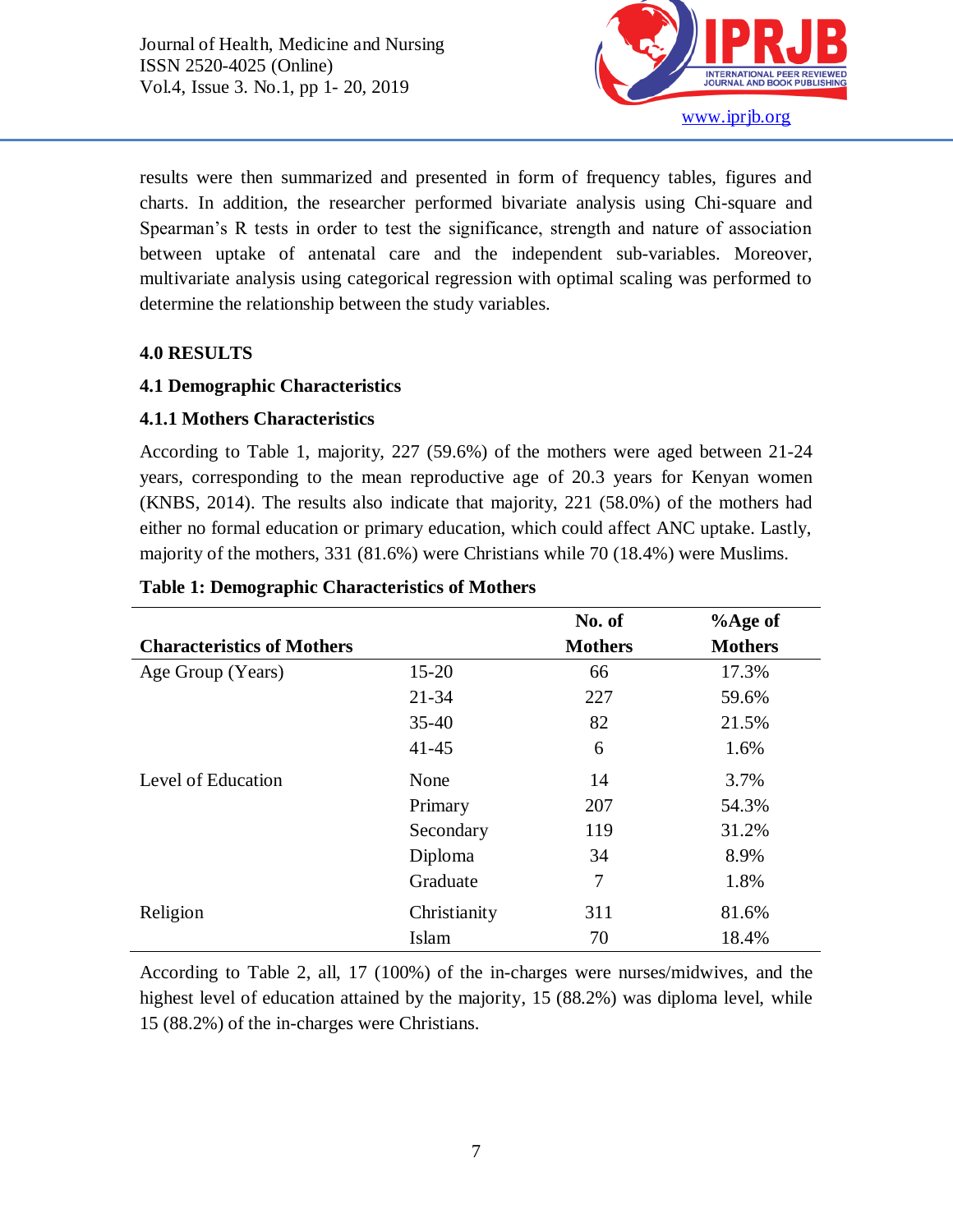

|                                      |               | No. of In-     | $%$ Age of |
|--------------------------------------|---------------|----------------|------------|
| <b>Characteristics of In-charges</b> |               | charges        | In-charges |
| Cadre                                | Nurse/Midwife | 17             | 100.0%     |
| Age Group (Years)                    | $26 - 30$     | 5              | 29.4%      |
|                                      | $31 - 35$     | $\overline{2}$ | 11.8%      |
|                                      | $36-40$       | 3              | 17.6%      |
|                                      | $41 - 45$     | 1              | 5.9%       |
|                                      | $46 - 50$     | 5              | 29.4%      |
|                                      | Above 50      | 1              | 5.9%       |
| Level of Education                   | Certificate   | $\overline{2}$ | 11.8%      |
|                                      | Diploma       | 15             | 88.2%      |
| Religion                             | Christianity  | 15             | 88.2%      |
|                                      | Islam         | 1              | 5.9%       |
|                                      | Judaism       | 1              | 5.9%       |

#### **Table 2: Demographic Characteristics of the In-charges**

#### **4.2 Uptake of Antenatal Care**

Despite the World Health Organization recommendation of at least 4 antenatal visits, and the knowledge on the benefits of seeking antenatal services from a skilled health provider, only 166 (43.6%) of the mothers managed 2 antenatal visits, 159 (41.7%) managed 3 visits and 56 (14.7%) managed just 1 visit as shown in Figure 2.



**Figure 2: Number of ANC visits made by mothers in their previous pregnancies**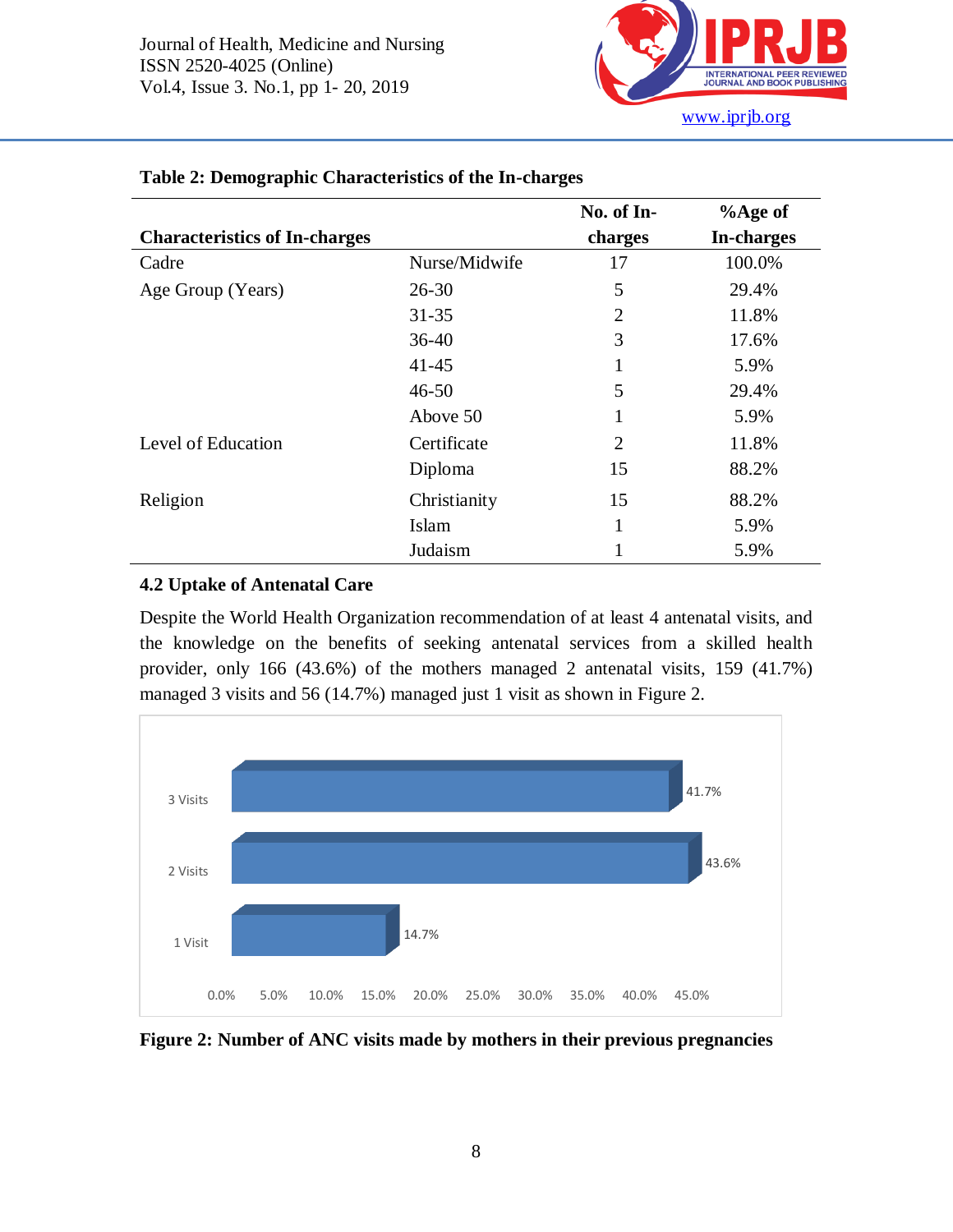

# **4.2.1 Distribution of ANC Uptake across Demographic Categories**

Table 3 shows the distribution of ANC uptake among the mothers across the categories of age, level of education and religion.

| <b>Characteristi</b> | Category     |              |               | <b>Number of</b> | <b>ANC</b> visits made |                |       |
|----------------------|--------------|--------------|---------------|------------------|------------------------|----------------|-------|
| $\mathbf c$          |              | 1 Visit      |               |                  | 2 Visits               | 3 Visits       |       |
|                      |              | $n = 56$     | $\frac{6}{6}$ | $n = 166$        | $\frac{6}{6}$          | $n = 159$      | $\%$  |
| Age (Years)          | $15 - 20$    | 12           | 18.2%         | 30               | 45.5%                  | 24             | 36.4% |
|                      | $21 - 34$    | 30           | 13.2%         | 94               | 41.4%                  | 103            | 45.4% |
|                      | $35 - 40$    | 11           | 13.4%         | 41               | 50.0%                  | 30             | 36.6% |
|                      | $41 - 45$    | 3            | 50.0%         | 1                | 16.7%                  | $\overline{2}$ | 33.3% |
| Level<br>of          | None         | 6            | 42.9%         | $\overline{4}$   | 28.6%                  | 4              | 28.6% |
| Education            | Primary      | 26           | 12.6%         | 96               | 46.4%                  | 85             | 41.1% |
|                      | Secondary    | 16           | 13.4%         | 51               | 42.9%                  | 52             | 43.7% |
|                      | Diploma      | 7            | 20.6%         | 14               | 41.2%                  | 13             | 38.2% |
|                      | Graduate     | $\mathbf{1}$ | 14.3%         | 1                | 14.3%                  | 5              | 71.4% |
| Religion             | Christianity | 47           | 15.1%         | 126              | 40.5%                  | 138            | 44.4% |
|                      | Islam        | 9            | 12.9%         | 40               | 57.1%                  | 21             | 30.0% |

**Table 3: Cross-Tabulation of Demographic Characteristics of Mothers and Uptake of Antenatal Care**

Kruskal-Wallis H Test (for age and level of education) and Mann-Whitney U Test (for religion), at 0.05 significance level, revealed that uptake of ANC was not significantly different across the categories of age  $[X^2(4) = 6.146, p = 0.269]$ , level of education  $[X^2(3)$  $= 3.928$ ,  $p = 0.189$ , and religion  $[*U* = 9748.5, p = 0.137]$ . This indicates that there is no association ANC uptake and age, level of education and religion.

# **4.3 Influence of ANC Initiation Time on Uptake of Antenatal Care**

# **Table 4: Knowledge on Ideal Time for Initiation of Antenatal Care**

| Ideal time to initiate antenatal care  | <b>Mothers</b>   |        | In-charges       |         |
|----------------------------------------|------------------|--------|------------------|---------|
|                                        | <b>Frequency</b> | $(\%)$ | <b>Frequency</b> | $(\%)$  |
| Immediately upon suspecting pregnancy. | 113              | 29.7%  | 10               | 58.8%   |
| 1-4 Months                             | 166              | 43.6%  |                  | 41.2%   |
| 5-7 Months                             | 77               | 20.2%  | $\theta$         | $0.0\%$ |
| 8-9 Months                             | 16               | 4.2%   | $\Omega$         | 0.0%    |
| I do not know                          | 9                | 2.3%   | $\theta$         | 0.0%    |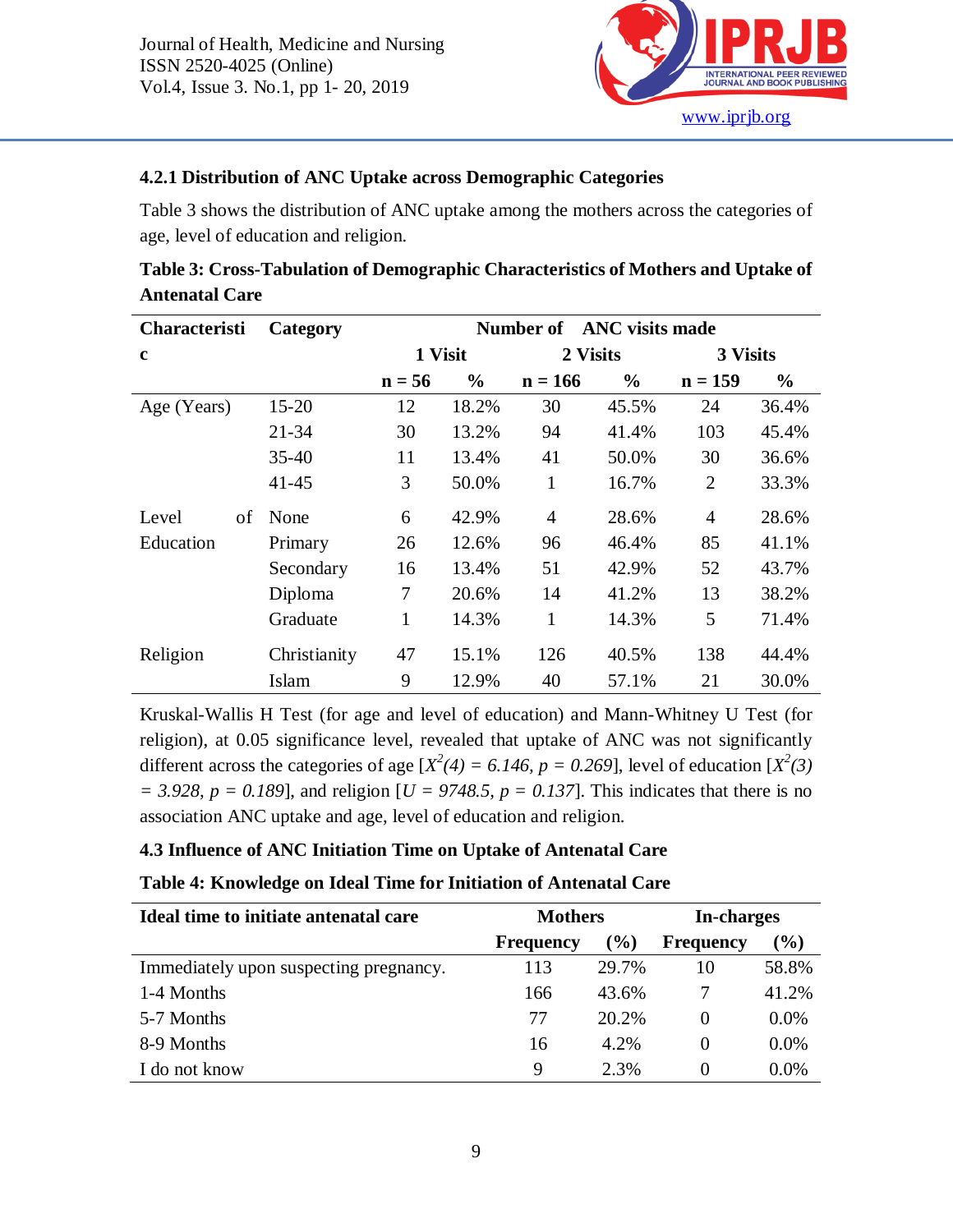Ī



Despite majority, 279 (73.3%) of the mothers having knowledge on the WHO recommended time of initiating antenatal care (within the first 16 weeks), as shown in Table 4, only 137 (36%) of them attended antenatal visits within the first 4 months of their previous pregnancies as indicated in Figure 3.



#### **Figure 3: Actual time pregnant mothers initiated antenatal care**

#### **4.3.1 Relationship between ANC initiation time and uptake of ANC**

Chi-square test and Spearman's correlation test at a significance level of alpha=0.05 indicated that ANC initiation time had significant association  $X^2(6) = 102.854$ ,  $p =$ 0.000] and weak negative correlation  $[R = -0.201, p = 0.000]$  with uptake of ANC. In addition, regression analysis indicated an  $R^2$  of 0.071 as shown in Table 6, suggesting that almost 7% of the variability in uptake of ANC was influenced by ANC initiation time. This shows that ANC initiation time had low degree of influence on uptake of ANC.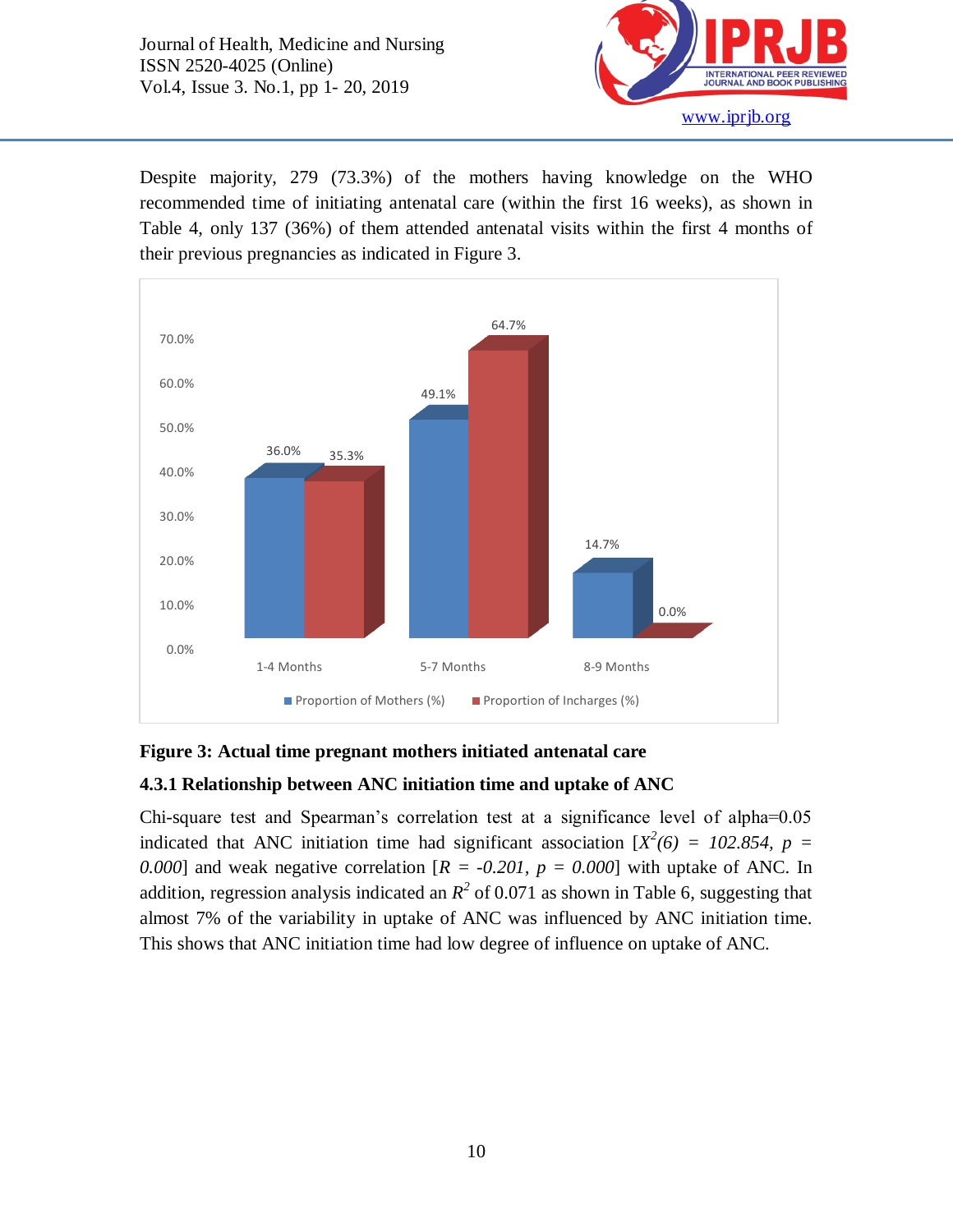

|                          | <b>Multiple R</b> | <b>R</b> Square | <b>Adjusted R</b><br><b>Square</b> | Apparent<br><b>Prediction Error</b> |
|--------------------------|-------------------|-----------------|------------------------------------|-------------------------------------|
| <b>Standardized Data</b> | .267              | 071             | .066                               | .929                                |

#### **Table 5: Influence of Timing of ANC Initiation on Uptake of ANC**

**Dependent Variable**: Number of ANC visits made

**Predictors**: knowledge of ANC & time of first ANC visit

# **4.4 Influence of Skilled Health Providers' Attitude on Uptake of Antenatal Care**

Majority, 345 (90.6%) of the mothers, as shown in Table 7, were received well, 312 (81.9%) affirmed that privacy during ANC sessions was adequate, while 376 (98.7%) confirmed that the skilled health providers upheld confidentiality of the information shared during ANC sessions.

| <b>Sub-variables</b>                  | Category           |     | <b>Mothers</b> |
|---------------------------------------|--------------------|-----|----------------|
|                                       |                    | n   | $\frac{0}{0}$  |
| Reception during ANC visits           | Not good           | 36  | 9.4%           |
|                                       | Somewhat good      | 48  | 12.6%          |
|                                       | Good               | 137 | 36.0%          |
|                                       | Very good          | 128 | 33.6%          |
|                                       | Extremely good     | 32  | 8.4%           |
| Adequacy of privacy during service    | Not adequate       | 32  | 8.4%           |
| provision                             | Somewhat adequate  | 37  | 9.7%           |
|                                       | Adequate           | 155 | 40.7%          |
|                                       | Very adequate      | 71  | 18.6%          |
|                                       | Extremely adequate | 86  | 22.6%          |
| confidentiality<br>Upholding of<br>by | Yes                | 376 | 98.7%          |
| health workers                        | No                 | 5   | 1.3%           |

**Table 6: Attitude of Skilled Health Providers towards Pregnant Women during ANC**

# **4.4.1 Relationship between skilled health providers' attitude and uptake of ANC**

Chi-square test and Spearman's correlation test at a significance level of alpha=0.05 indicated that reception during ANC visits had significant association  $X^2(8) = 564.235$ , p  $= 0.000$ ] and strong positive correlation  $[R = 0.905, p = 0.000]$  with uptake of ANC, while adequacy of privacy during service provision had significant association  $[X^2(8) =$ 459.447,  $p = 0.000$ ] and strong positive correlation  $[R = 0.763, p = 0.000]$  with uptake of antenatal care. In addition, regression analysis indicated an  $R^2$  of 0.819 as shown in Table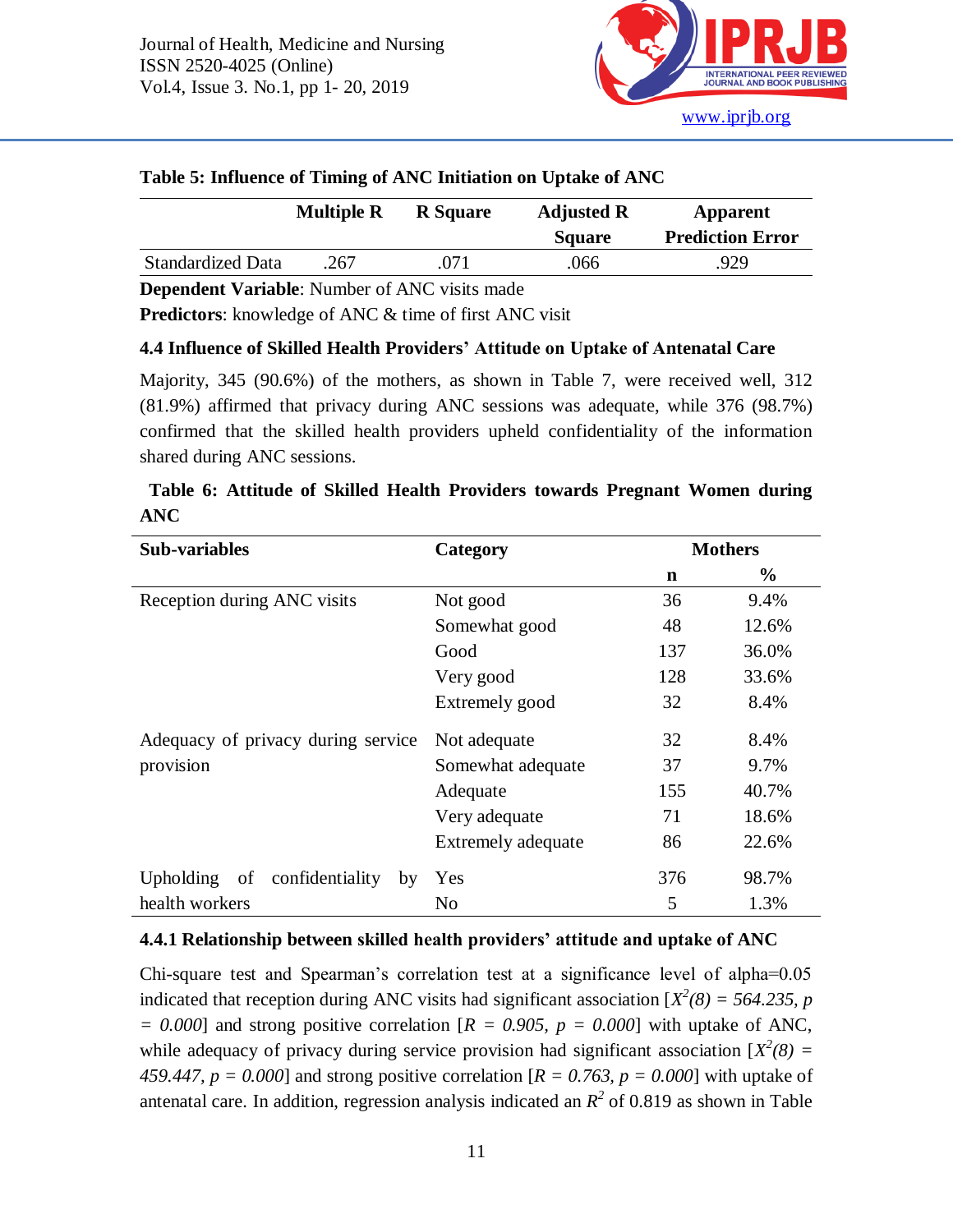

8, suggesting that almost 82% of the variability in the uptake of ANC was influenced by reception during ANC visit, adequacy of privacy during ANC service provision and upholding of confidentiality by health workers. This shows that skilled health providers' attitude had a high degree of influence on uptake of ANC.

| Table 7: Influence of skilled health providers' Attitude on Uptake of ANC |  |  |
|---------------------------------------------------------------------------|--|--|
|---------------------------------------------------------------------------|--|--|

|                          | <b>Multiple R</b> | <b>R</b> Square | <b>Adjusted R</b> | <b>Apparent</b>         |
|--------------------------|-------------------|-----------------|-------------------|-------------------------|
|                          |                   |                 | <b>Square</b>     | <b>Prediction Error</b> |
| <b>Standardized Data</b> | .905              | 819.            | .818              | 181                     |

**Dependent Variable**: Number of ANC visits made

**Predictors:** Reception during ANC visits, adequacy of privacy & confidentiality.

# **4.5 Influence of Availability of Community Health Volunteers on Uptake of Antenatal Care**

Majority, 231 (60.6%) of mothers know who Community Health Volunteers (CHVs) are, while all, 17 (100%) in-charges also know who CHVs are. In addition, 220 (95.2%) and 184 (88.2%) of the mothers and in-charges respectively, have CHVs within their villages/catchment areas as shown in Figure 4.



**Figure 4: Community Health Volunteers influence on uptake of Antenatal Care** Figure 5 shows that majority, 138 (63%) of the mothers were visited by CHVs 1-3 times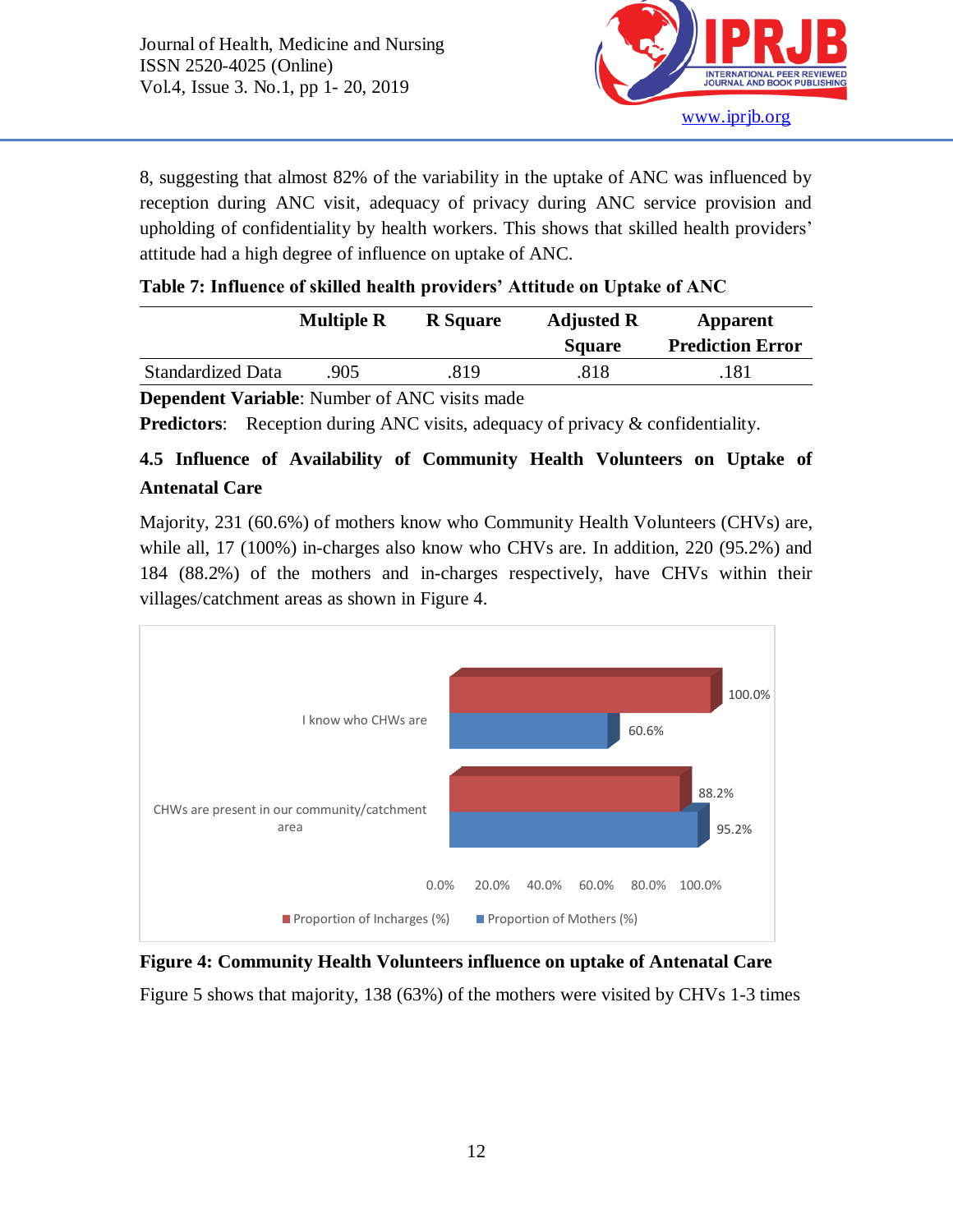



# **Figure 5: Number of times pregnant mothers were visited by community health volunteers.**

Majority, 341 (89.6%) of the mothers affirmed the importance of CHVs. The responses are illustrated in Figure 6.



# **Figure 6: Importance of Community Health Volunteers in improving uptake of Antenatal Care**

# **4.5.1 Relationship between Availability of CHVs and uptake of ANC**

Chi-square test and Spearman's correlation test at a significance level of alpha=0.05 indicated that number of CHVs visits had significant association  $[X^2 (8) = 317.099$ ,  $p =$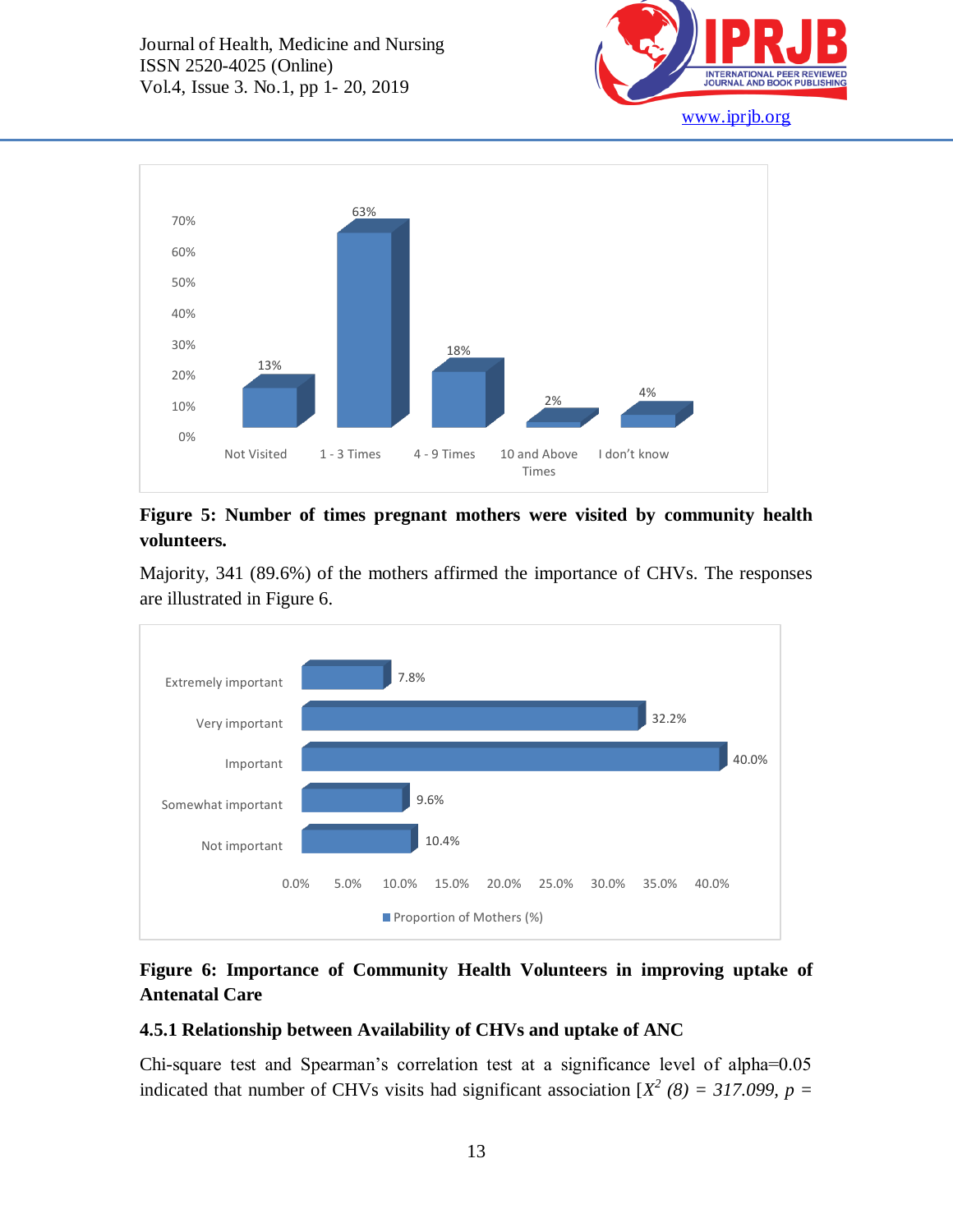

0.000] and strong positive correlation  $[R = 0.870, p = 0.000]$  with uptake of ANC, while CHVs perceived importance had significant association  $[X^2 (8) = 321.872, p = 0.000]$ and strong positive correlation  $[R = 0.863, p = 0.000]$  with uptake of antenatal care. In addition, regression analysis indicated an  $R^2$  of 0.784 as shown in Table 9, suggesting that almost 78.4% of the variability in the uptake of ANC was influenced by presence of CHVs, number of CHVs visits and CHVs perceived importance. This shows that availability of CHVs had a high degree of influence on uptake of ANC.

|                          | <b>Multiple R</b> | <b>R</b> Square | <b>Adjusted R</b><br><b>Square</b> | <b>Apparent</b><br><b>Prediction Error</b> |
|--------------------------|-------------------|-----------------|------------------------------------|--------------------------------------------|
| <b>Standardized Data</b> | 886               | 784             | .781                               | 216                                        |

**Dependent Variable**: Number of ANC visits made

**Predictors**: availability of CHVs at the village, number of CHVs visits & CHVs importance in improving uptake of ANC

#### **4.6 Influence of Availability of Skilled Health Providers on Uptake of antenatal Care**

Figure 7 shows that 122 (32%) of the mothers spent 30-45 minutes waiting to receive antenatal care services, 115 (30.2%) took between 45-1 hour, 93 (24.4%) spent 1-2 hours and 51 (13.4%) spent over 2 hours.



**Figure 7: Time taken by pregnant women waiting for antenatal care services**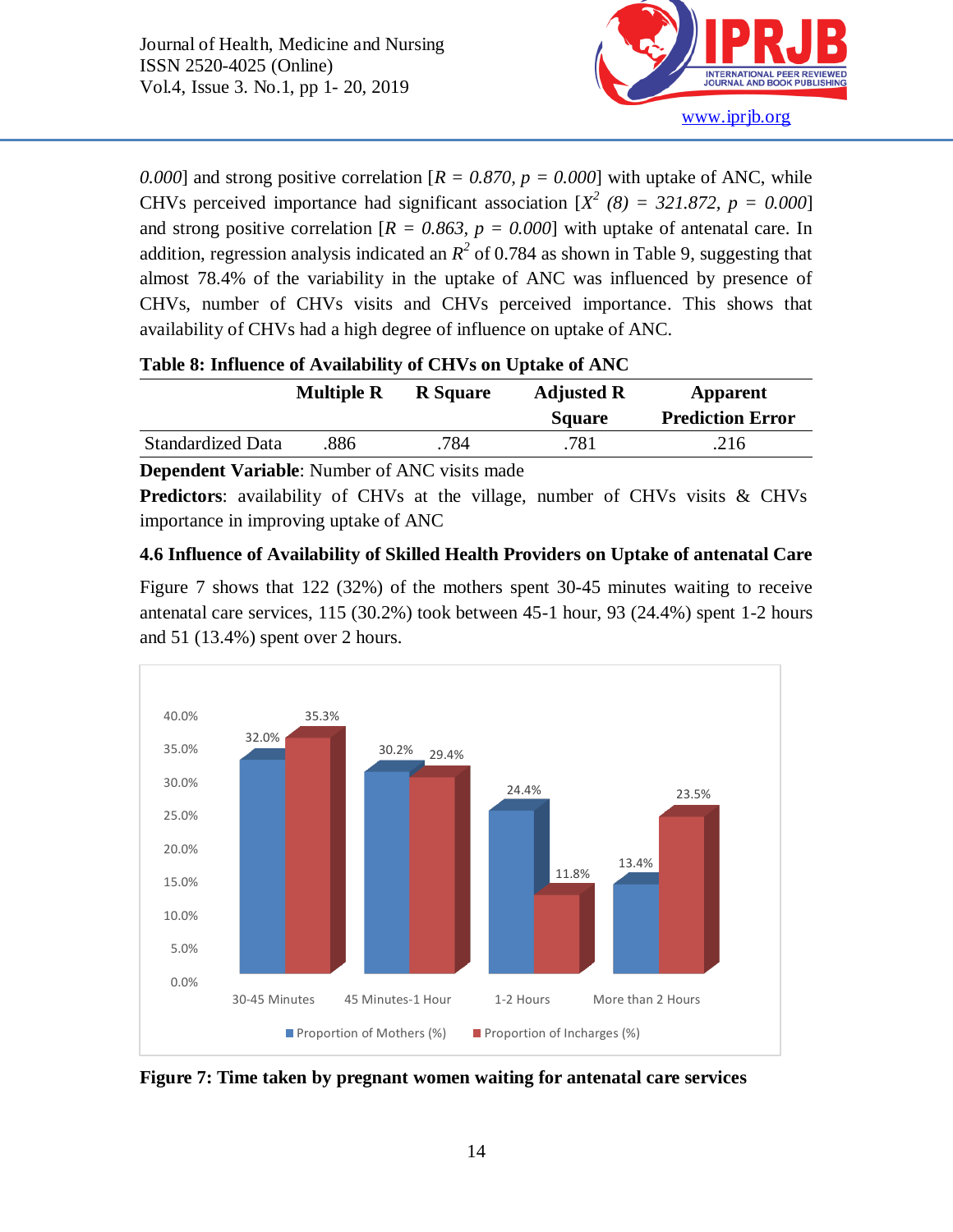

Figure 8 shows that 167 (43.8%) of the mothers found health workers sometimes during their visits to the health facilities, while 156 (40.9%) always found a health worker during their visits.



# **Figure 8: Presence of skilled health providers during ANC visits**

Figure 9 shows that majority, 44 (90.3%) of them said health workers spent adequate time while serving them.



**Figure 9: Adequacy of ANC Session Time**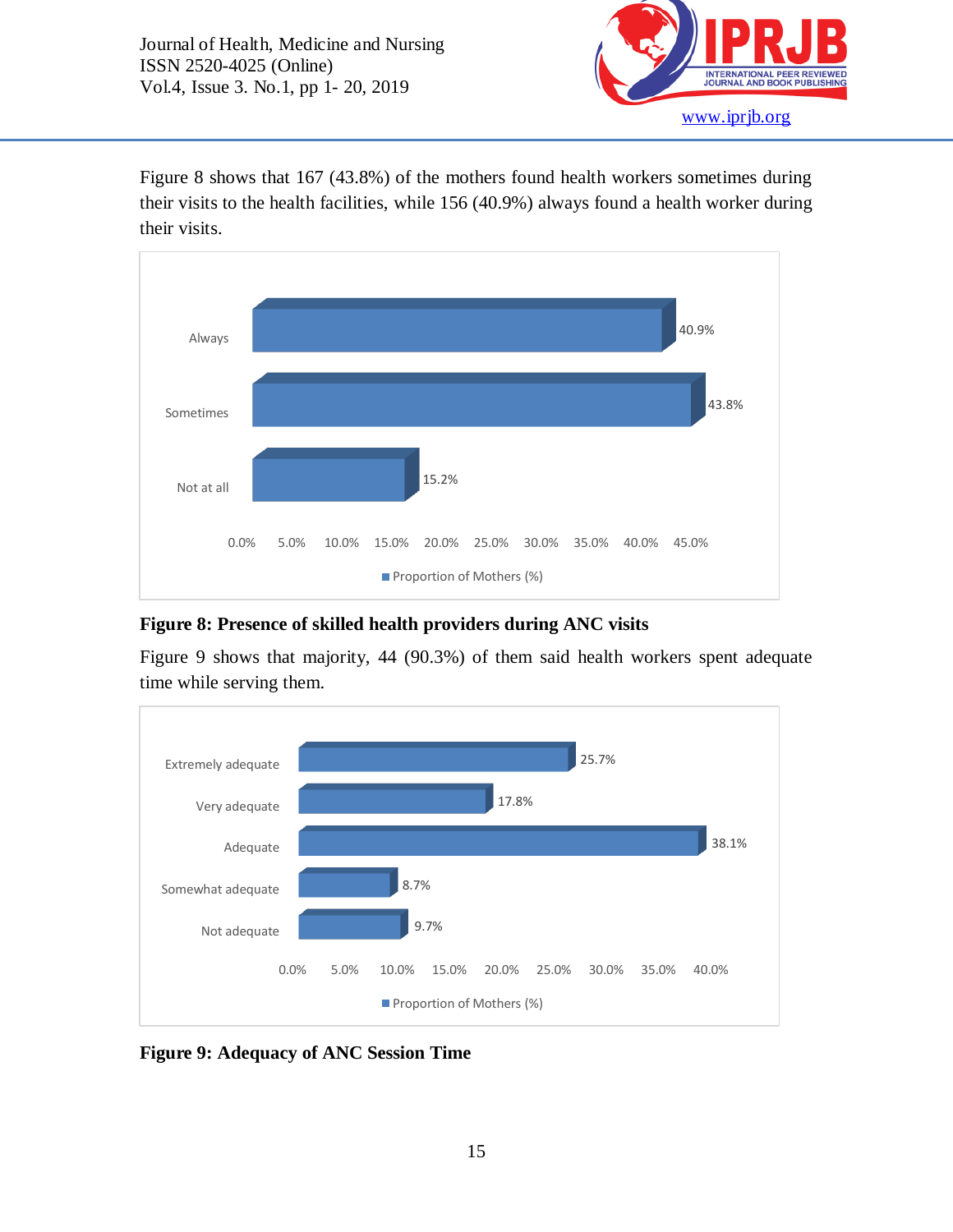

# **4.6.1 Relationship between Availability of Skilled Health Providers and uptake of ANC**

Chi-square test and Spearman's correlation test at a significance level of alpha=0.05 indicated that waiting time had significant association  $[X^2(6) = 354.829$ ,  $p = 0.000$ ] and strong negative correlation  $[R = -0.745, p = 0.000]$  with uptake of ANC, while presence of skilled health workers had significant association  $[X^2(4) = 668.9, p = 0.000]$  and strong positive correlation  $[R = 0.947, p = 0.000]$  with uptake of antenatal care. The results also indicated that adequacy of ANC session time had significant association  $[X^2(8) = 321.872, p = 0.000]$  and strong positive correlation  $[R = 0.899, p = 0.000]$  with uptake of antenatal care. In addition, regression analysis indicated an  $R^2$  of 0.920 as shown in Table 10, suggesting that almost 92% of the variability in the uptake of ANC was influenced by waiting time, presence of skilled health workers and adequacy of sessions. This shows that availability of skilled health providers had a high degree of influence on uptake of ANC.

|                          | <b>Multiple R</b> | <b>R</b> Square | <b>Adjusted R</b> | Apparent                |  |
|--------------------------|-------------------|-----------------|-------------------|-------------------------|--|
|                          |                   |                 | <b>Square</b>     | <b>Prediction Error</b> |  |
| <b>Standardized Data</b> | 959               | 920             | .919              | .080                    |  |

**Table 9: Influence of Availability of Skilled Health Providers on Uptake of ANC**

**Dependent Variable**: Number of ANC visits made

**Predictors**: Time taken waiting to be served, availability of a skilled health worker during ANC visits, adequacy of ANC session time with health worker

#### **5.0 SUMMARY OF FINDINGS, CONCLUSIONS AND RECOMMENDATIONS**

#### **5.1 Summary of the Study**

The study (*Service Delivery Pillar*) was on factors influencing uptake of antenatal care carried out in public health facilities in Taita Taveta County. The general objective of the study was to establish factors influencing uptake of antenatal care among pregnant women. The specific objectives of the study were; to assess the influence of early initiation of antenatal care on uptake of ANC, determine the influence of health care providers' attitude on uptake of antenatal care, establish the influence of availability of community health volunteers on uptake of antenatal care and explore the effects of staff availability on uptake of antenatal care for pregnant women in the county.

A comprehensive literature review was drawn from theories backing up the study, and past studies related to the factors that influence access to antenatal care. The researcher reviewed several studies globally, regionally and locally. The researcher specifically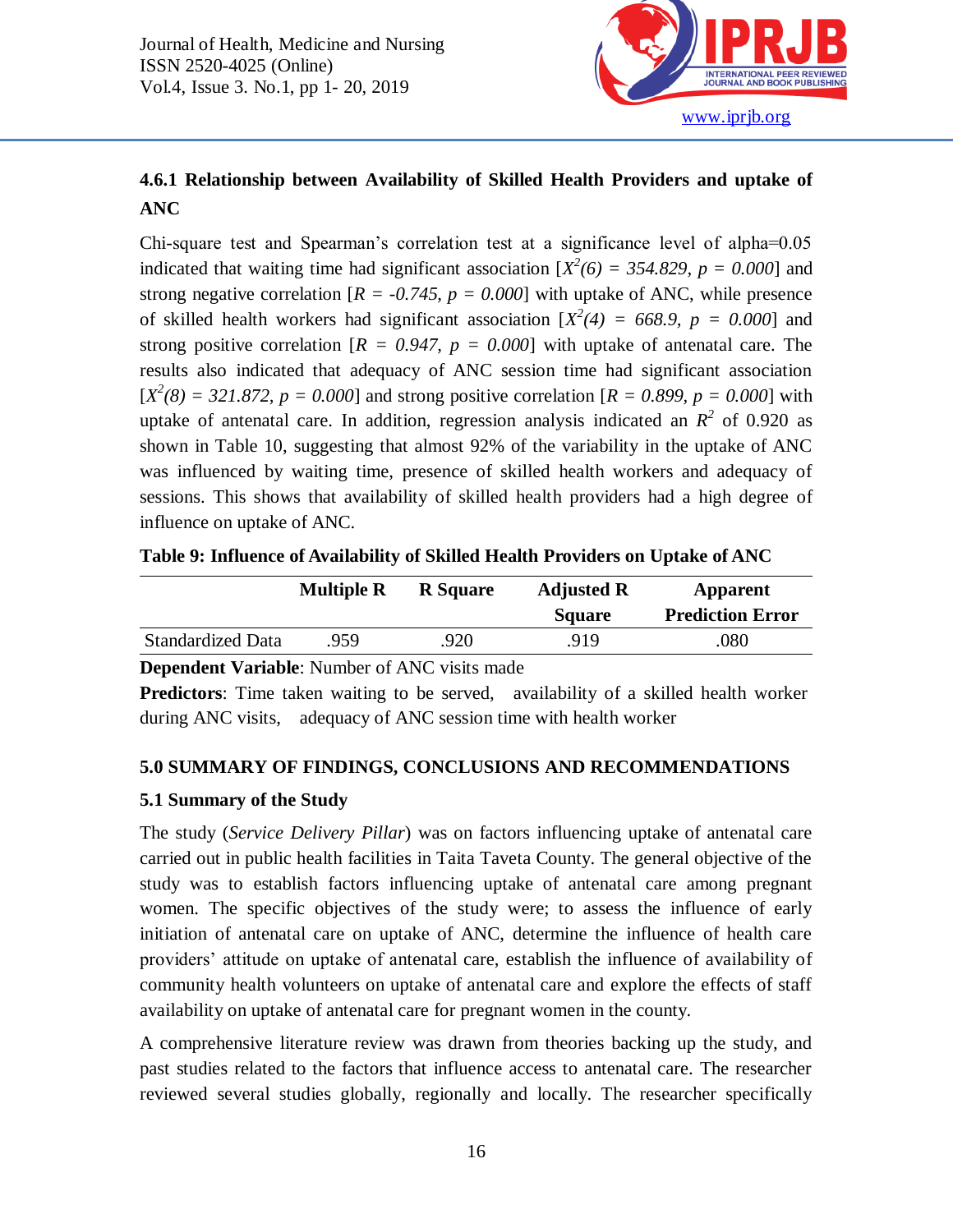

reviewed literature on early initiation of antenatal care, health care providers' attitude, community health volunteers and availability of health workers as influencing factors on uptake of antenatal care services

The study adopted survey research design targeting mothers visiting the public health facilities, who had delivered within the last 5 years and did not make at least 4 ANC visits, and the MCH in-charges from the public health facilities. A total of 384 mothers and 18 MCH in-charges were sampled using simple random sampling. The study used structured questionnaires for the mothers and key informant interview for the in-charges. The data collected was analyzed using Statistical Package for the Social Sciences (SPSS) version 23. Descriptive analysis (percentages and frequencies) and inferential analysis (Chi-square test, Spearman's correlation test and regression analysis at a significance level of alpha=0.05) were performed. The results indicated that 166 (43.6%) of the mothers managed 2 ANC visits, 159 (41.7%) made 3 visits and 56 (14.7%) managed to make just 1 ANC visit.

The findings also indicated that timing of ANC initiation had significant association  $(X^2(6))$  $= 102.854$ , p  $= 0.000$ ) and weak negative relationship (Spearman's R = -0.201, p  $= 0.000$ ) with uptake of ANC. An  $R^2$  of 0.071 (7%) showed that early initiation of ANC had a low degree of influence on uptake of ANC. In addition, reception during ANC visits had significant association  $(X^2 \ (8) = 564.235, \ p = 0.000)$  and strong positive relationship (Spearman's  $R = 0.905$ ,  $p = 0.000$ ) with uptake of ANC; and adequacy of privacy had significant association  $(X^2 (8) = 459.447, p = 0.000)$  and moderate positive relationship (Spearman's R = 0.763, p = 0.000) with uptake of ANC. An  $R^2$  of 0.819 (81.9%) showed that skilled health care providers' attitude had a high degree of influence on uptake of ANC.

Moreover, number of CHVs visits had significant association  $(X^2(8) = 317.099, p = 0.000)$ and high positive relationship (Spearman's  $R = 0.870$ ,  $p = 0.000$ ) with uptake of ANC; and CHVs perceived importance had significant association ( $X^2$  (8) = 321.872, p = 0.000) and strong positive relationship (Spearman's  $R = 0.863$ ,  $p = 0.000$ ) with uptake of ANC. An  $R^2$ of 0.784 (78.4%) showed that availability of CHVs had a high degree of influence on uptake of ANC. Lastly, the results indicated that waiting time had significant association  $(X^2(6) = 354.829, p = 0.000)$  and moderate negative relationship (Spearman's R = -0.745,  $p = 0.000$ ) with uptake of ANC; presence of skilled health providers had significant association ( $X^2$  (4) = 668.9, p = 0.000) and strong positive relationship (Spearman's R = 0.947,  $p = 0.000$ ) with uptake of ANC; and adequacy of sessions had significant association ( $X^2$  (8) = 321.872, p = 0.000) and strong positive relationship (Spearman's R =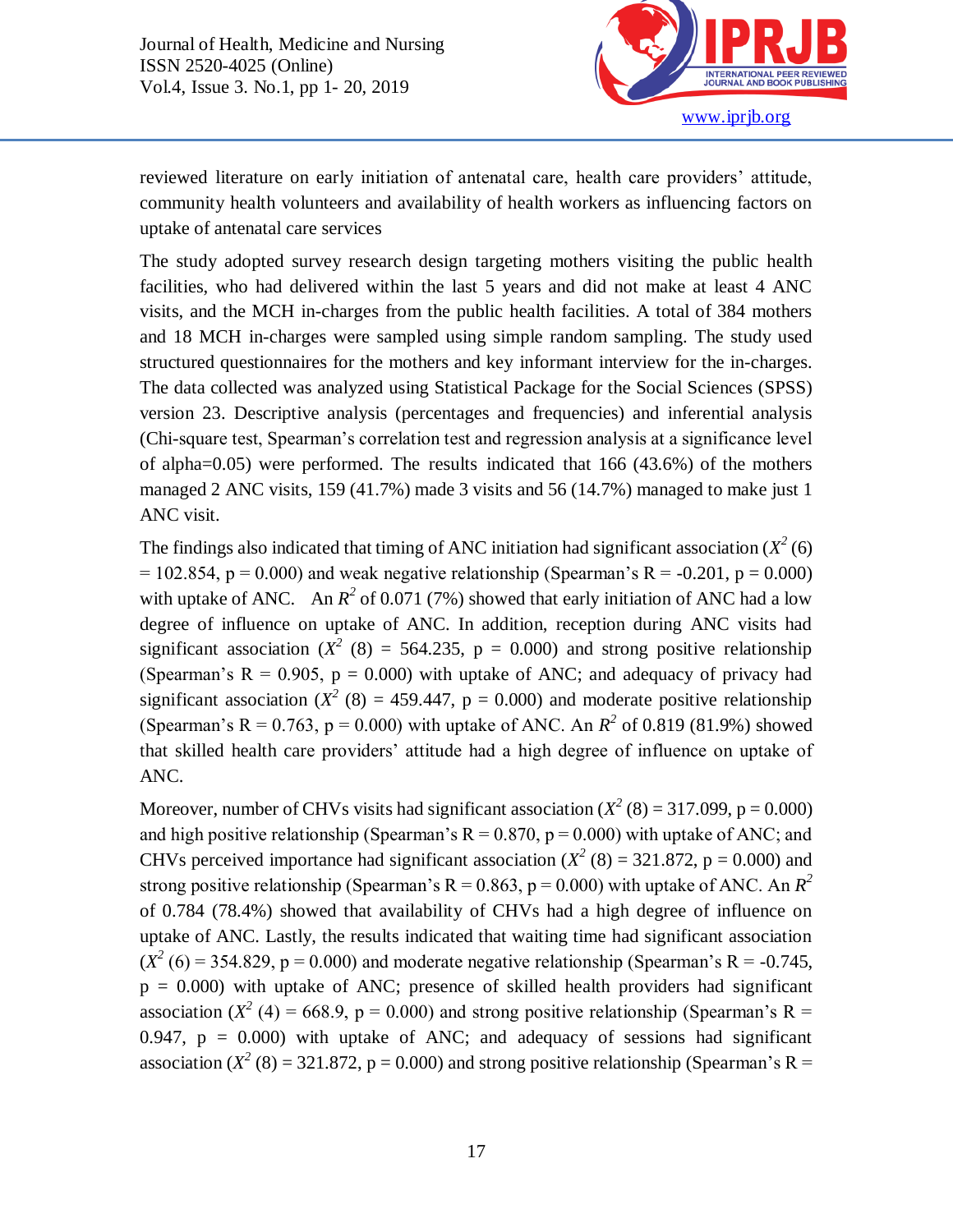

0.899,  $p = 0.000$ ) with uptake of ANC. An  $R^2$  of 0.920 (92%) showed that availability of skilled health providers had high degree of influence on uptake of ANC.

# **5.2 Conclusions**

Ī

The researcher made the following conclusions based on the findings made; knowledge of antenatal care is quite high among pregnant women as well as the healthcare providers in Taita Taveta County, however timely initiation of ANC services is poor. Pregnant mothers managing to start ANC early do not necessarily make 4 ANC visits as recommended by the WHO, therefore timely initiation of ANC services has a minimal contribution towards improved ANC services uptake. Staff attitude, and availability of healthcare providers contribute significantly towards improved ANC uptake among the pregnant women in the County. The healthcare providers' attitude is positive, which is critical in meeting the expectations of pregnant women in the public health facilities. Pregnant women seek for ANC services from a skilled health provider when they have pregnancy complications despite having adequate knowledge of ANC. Community health volunteers play a critical role in the improvement of uptake of antenatal care, pregnant mothers who have been visited by CHVs initiate ANC services at the appropriate time and enjoy the benefits the ANC package offer. Availability of healthcare providers in the right number and mix significantly contribute to improved uptake of ANC, and that waiting time in most of the public health facilities is acceptable among the pregnant women seeking ANC services. However healthcare providers are inadequate and inequitably distributed in most of the public health facilities.

# **5.3 Recommendations from the findings**

Based on the study findings, the researcher recommends that the department of health in Taita Taveta County should conduct regular trainings on customer care for its healthcare workers so as to improve the quality of service delivery to clients. Community awareness on the importance of antenatal care should also be strengthened through daily health talks at the facility level. Furthermore, having established that presence of CHVs influence uptake of ANC, the county government of Taita Taveta should recruit additional CHVs and continue motivating them by offering lunch and transport allowance so that they continue doing regular visits to pregnant women. Laslty, the county government of Taita Tavet should employ additional health workers, deploy them equitably and motivate them so as to continue offering quality ANC services.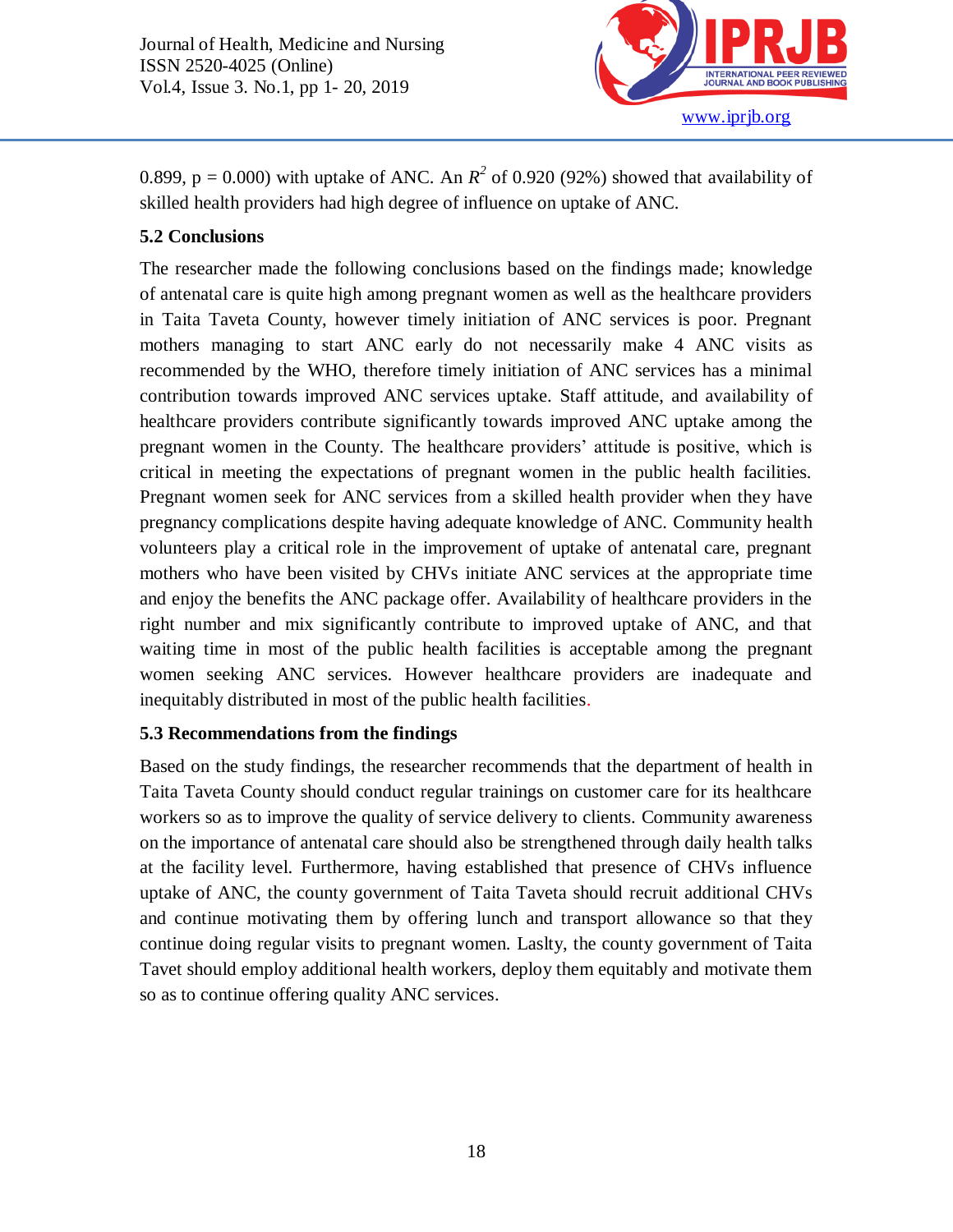

#### **References**

Ī

- County Government of TaitaTaveta, Department of Health Services. (2013). *County Health Sector Strategic & Investment Plan (2013-2018)*.Wundanyi, Kenya: County Government of TaitaTaveta.
- Holmes, W. & Goldstein, M. (2012). *Being treated like human being: Attitudes and behaviors of reproductive and maternal health care providers*. Retrieved from https://www.burnet.edu.au/system/asset/file/1408/Holmes\_et\_al\_ attitudes\_review sept2\_final.pdf
- Kenya National Bureau of Statistics. (2014). *Kenya Demographic and Health Survey 2014-2015.* Nairobi, Kenya: KNBS.
- Makii, M. J. (2015). Utilization of Antenatal Care Services among Adolescent Mothers in Mathare Informal Settlements, Nairobi County, Kenya. *Unpublished MSc Thesis, Kenyatta University*.
- Manava, P., Durrant, K., Fisher, J., Chersich, M., & Lunchters, S. (2015). Attitudes and behaviours of maternal health care providers in interactions with clients. *Globalization & Health*, 11(1), 36. Retrieved from [https://globalizationandhealth.](https://globalizationandhealth.biomedcentral.com/articles/10.1186/s12992-0150117-9) [biomedcentral.com/articles/10.1186/s12992-0150117-9,](https://globalizationandhealth.biomedcentral.com/articles/10.1186/s12992-0150117-9)
- Ministry of Health. (2013). *Kenya Health Information System 2013-2016*. Nairobi, Kenya: MoH. Available at https://hiskenya.or
- Oliver, M. (2015). What do community health workers have to say about their work, and how can this inform improved programme design? A case study with CHWs within Kenya. *Global Health Action*, 8(1), 1-17.
- Stenberg, K., Hanssen, O., Edejer, T. T., Bertram, M., Brindley, C., Meshreky, A., (…), & Soucat, A. (2017). Global Health: Financing transformative health systems towards achievement of the health Sustainable Development Goals: a model for projected resource needs in 67 low-income and middle-income countries. *Lancet*, 5(9), 875-887.
- World Health Organisation. (2016). WHO Recommendations on Antenatal Care for a Positive Pregnancy Experience. Geneva: World Health Organisation. Retrieved from https://apps.who.int/iris/bitstream/handle/10665/250796/9789241549912-eng.pdf; jsessionid=0B8134A37A59E5E459DC68CD7793643F?sequence=1
- World Health Organisation. (2014). *Fulfilling the Health Agenda for Women and Children*. Geneva: UNICEF and WHO. Retrieved from